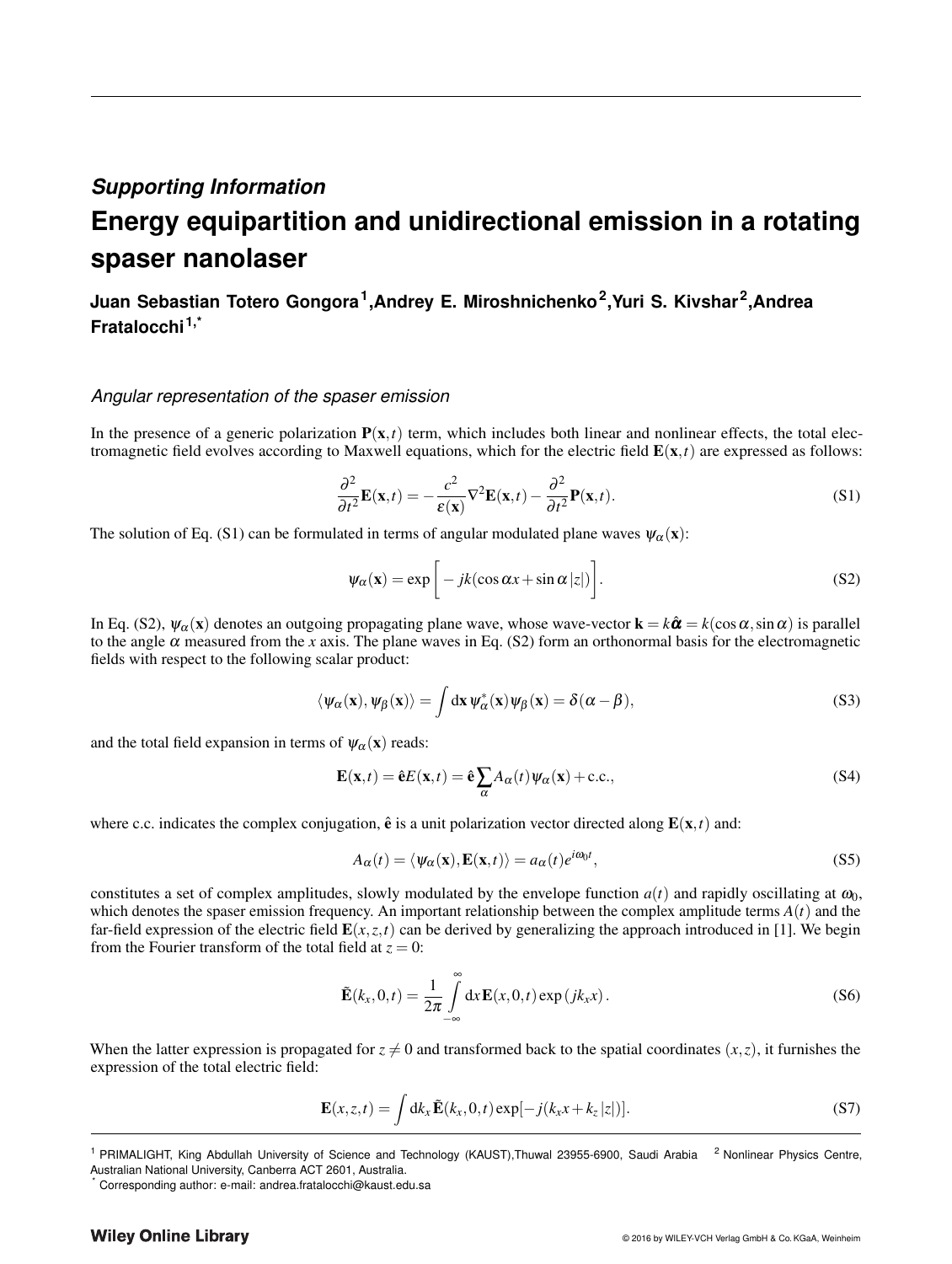Eq. (S7) is standardly referred as the angular representation of the electromagnetic field  $E(x,t)$ , and is valid both in the near and far field regions [2]. By imposing the far-field condition,  $k_x^2 \le k^2$ , equation (S7) can be solved by means of a saddle-point integration, obtaining the fundamental relationship:

$$
\mathbf{E}_{r \to \infty}(\alpha, t) = -i2\pi A_{\alpha}(t) \frac{e^{-ikr}}{r} \hat{\mathbf{e}},
$$
\n(S8)

which connects the evolution of the angular amplitudes  $A_{\alpha}(t)$  with the electric field contribution  $\mathbf{E}_{r\to\infty}(\alpha,t)$  in the far-field. As discussed in the main text, the latter can be directly extracted from first principle calculations, hence allowing for a direct measurement of the angular amplitudes evolution.

#### *Expansion of Maxwell-Bloch equations in angular plane-wave modes*

By substituting the expansion  $(S4)$  into  $(S1)$ , we obtain:

$$
\hat{\mathbf{e}} \sum_{\alpha} \left[ \frac{\omega_0^2}{\varepsilon(\mathbf{x})} A_{\alpha}(t) + \frac{d^2 A_{\alpha}(t)}{dt^2} t \right] \psi_{\alpha}(\mathbf{x}) + \text{c.c.} = -\frac{\partial^2}{\partial t^2} \mathbf{P}(\mathbf{x}, t), \tag{S9}
$$

where we have used the dispersion relation  $\omega_0 = ck$ . Equation (S9) is a general expression for the evolution of the emitted field. In the case of the spaser, we can further specify the polarization term  $P(x,t) = P_l(x,t) + P_{nl}(x,t)$  by considering its linear  $P_l$  and nonlinear  $P_{nl}$  contributions. The linear polarization term accounts for the losses  $\sigma(\mathbf{x})$  occurring in the metal  $\partial \mathbf{P}_l/\partial t = \sigma(\mathbf{x})\mathbf{E}(\mathbf{x},t)$ . This originates a dissipative term in the equations of motion:

$$
\hat{\mathbf{e}} \sum_{\alpha} \left[ \frac{\omega_0^2}{\varepsilon(\mathbf{x})} A_{\alpha} + \frac{d^2 A_{\alpha}}{dt^2} + \sigma(\mathbf{x}) \frac{d A_{\alpha}}{dt} \right] \psi_{\alpha}(\mathbf{x}) + \text{c.c.} = -\frac{\partial^2}{\partial t^2} \mathbf{P}_{nl}(\mathbf{x}, t). \tag{S10}
$$

The nonlinear term  $P_{nl}$  appearing in (S10) models the nonlinear process of light-matter interaction occurring in the spaser. We express this term by using a Maxwell-Bloch (MB) model for a two-level atomic system. In the MB system, the dynamics of the resonant medium can be described by employing the density matrix formalism. Detailed calculations are found in [3, 4], hence, we here limit to report the main equations for the components  $\rho_{ij}$  of the density matrix. If we denote by  $N_a$ the density of polarizable atoms in the medium and by  $q_0$  the typical atomic displacement, the MB nonlinear polarization reads:

$$
\mathbf{P}_{nl}(\mathbf{x},t) = \hat{\mathbf{e}}q_0 N_a \rho_{12}(\mathbf{x},t) + \text{c.c.}
$$
 (S11)

where  $\rho_{12}(\mathbf{x},t)$  and  $\rho_{21}(t) = \rho_{12}^*(\mathbf{x},t)$  is the density matrix element describing the transition rate between the atomic levels of the two-level atoms and where, following standard approaches, we assumed the polarization field P*nl* to be parallel to the electromagnetic field E. T=Such standard approach can be easily extended to the case of The evolution of the density matrix elements follows the standard Bloch equations:

$$
\begin{cases}\n\frac{\partial \rho_{12}(\mathbf{x},t)}{\partial t} + (\gamma_{12} - i\omega_0) \rho_{12}(\mathbf{x},t) = i \frac{q_0}{\hbar} E(\mathbf{x},t) \Delta \rho(\mathbf{x},t), \\
\frac{\partial \Delta \rho(\mathbf{x},t)}{\partial t} + \gamma_{11} [\Delta \rho(\mathbf{x},t) - \Delta \rho_0] = 2i \frac{q_0}{\hbar} E(\mathbf{x},t) [\rho_{12}(\mathbf{x},t) - \rho_{12}^*(\mathbf{x},t)],\n\end{cases} (S12)
$$

where  $\Delta \rho(\mathbf{x},t) = \rho_{22}(\mathbf{x},t) - \rho_{11}(\mathbf{x},t)$  defines the difference in population between the two atomic levels,  $\omega_0$  is the atomic resonance frequency and  $\tau_{ij} = 1/\gamma_{ij}$  are the atomic relaxation times. Contrarily to the electric field case, we here expand the density matrix elements  $\rho_{12}$  by using the Feshbach projection technique, which introduces a set of orthogonal modes  $\phi_n(\mathbf{x})$ ,  $\xi_m(\mathbf{x},t)$  defined inside and outside the cavity system, respectively. The Feshbach projection technique is introduced and thoroughly described in [5], hence, we here limit to present the main results remanding to Ref. [5] for the calculation of the eigenmodes  $\phi_n$  and  $\xi_m$  as well as the mathematical demonstration of their orthogonality, which follows from the following relations:

$$
\langle \phi_n, \varepsilon \phi_{n'} \rangle = \int dx \, \phi_n(\mathbf{x})^* \varepsilon(\mathbf{x}) \phi_{n'}(\mathbf{x}) = \delta_{nn'},
$$
  

$$
\langle \xi_m, \varepsilon \xi_{m'} \rangle = \int dx \, \xi_m(\mathbf{x})^* \varepsilon(\mathbf{x}) \xi_{m'}(\mathbf{x}) = \delta_{mm'},
$$
 (S13)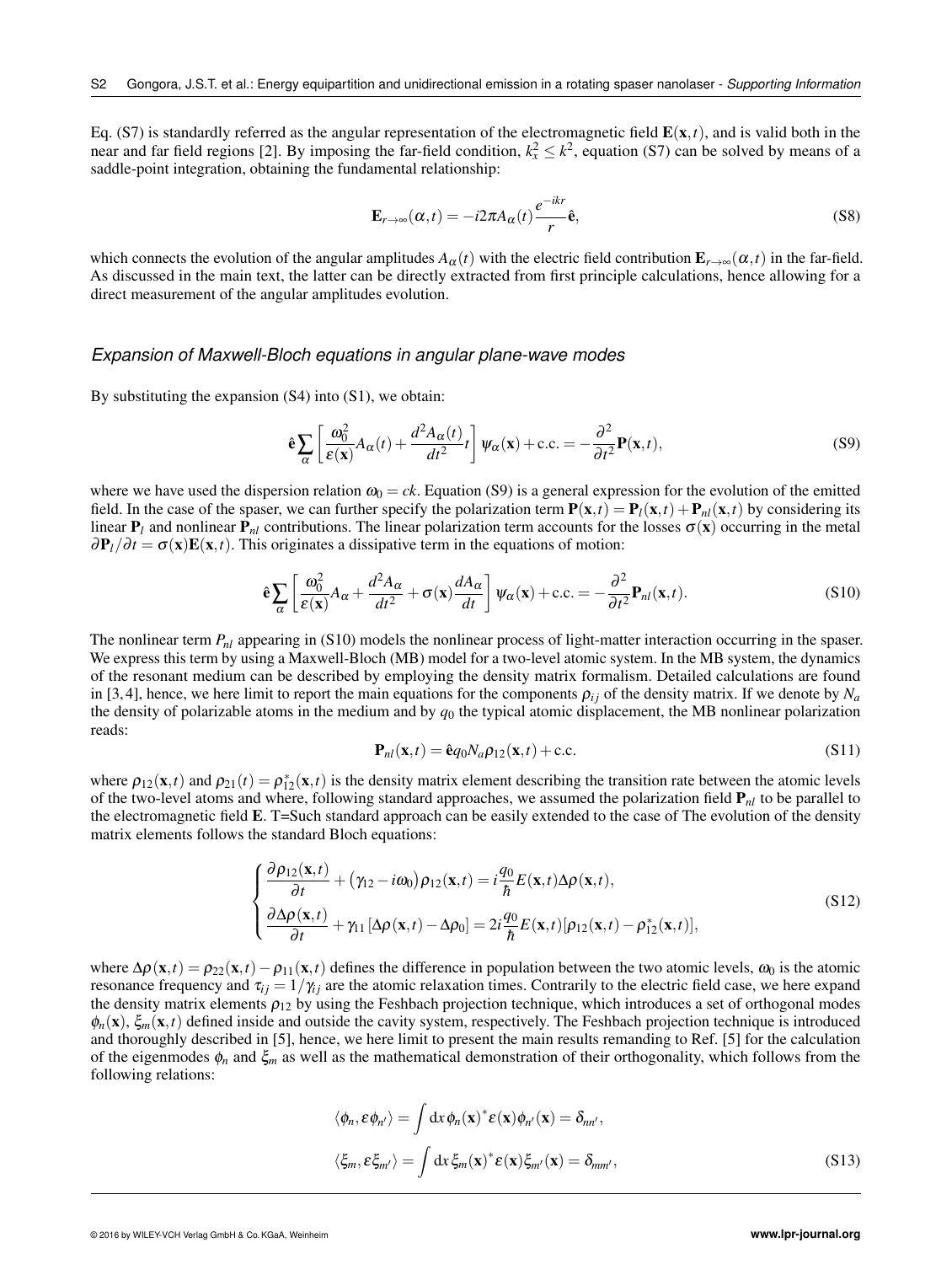This choice of eigenmodes for the expansion of the density matrix element  $\rho_{12}$  is particularly advantageous, due to the fact that this component is defined only inside the cavity space and therefore requires only one set of modes to be completely described. With this position, the expansion of  $\rho_{12}$  reads as follows:

$$
\rho_{12}(\mathbf{x},t) = \sum_{n} R_n(t)\phi_n(\mathbf{x}),\tag{S14}
$$

with  $R_n(t)$  being dynamical amplitudes coefficients. By substituting Eqs. (S11) and (S14) into (S10) and (S12), we obtain the full set of equations that describes the spaser dynamics:

$$
\begin{cases}\n\sum_{\alpha} \left[ \left( 2 + \frac{\sigma}{i\omega_0} \right) \dot{a}_{\alpha} + \sigma a_{\alpha} - i\omega_0 \left( \frac{1 - \varepsilon}{\varepsilon} \right) a_{\alpha} \right] \psi_{\alpha} = -i\omega_0 N_a q_0 \sum_n \rho_n \phi_n, \\
\sum_n \rho_n \phi_n = i \frac{q_0}{\hbar \gamma_{12}} \sum_{\alpha} \Delta \rho \cdot a_{\alpha} \psi_{\alpha} \\
\Delta \rho = \Delta \rho_0 + \frac{2iq_0}{\hbar \gamma_{11}} \sum_{\alpha, n} (a_{\alpha}^* \rho_n \psi_{\alpha}^* \phi_n - \text{c.c.})\n\end{cases} \tag{S15}
$$

where we have used the shorthand symbol  $\dot{f} = df/dt$ , and where we have generalized the standard approach explained in [3, 4] to simplify the Maxwell-Bloch equations, which introduces slowly modulated envelope variables  $a_{\alpha}(t)$  [see Eq. (S5)] and  $\rho_n(t)$ :

$$
R_n(t) = \rho_n(t)e^{i\omega_0 t},\tag{S16}
$$

and applies the quasi-static approximation for the variation of the populations and coherence, i.e.,  $\frac{\partial \Delta}{\partial t} \approx 0$ ,  $\frac{\partial \rho_{12}}{\partial t} \approx 0$ , which evolve on scales much longer than the electromagnetic field. By using the expression of the population  $\Delta \rho$  found in the last of Eqs. (S15), we can obtain a single equation for the dynamics of the coherence terms  $\rho_n(t)$ :

$$
\rho_n = i \frac{q_0 \Delta \rho_0}{\hbar \gamma_{12}} \sum_{\alpha} C_{n\alpha} a_{\alpha} - \frac{2q_0^2}{\hbar^2 \gamma_{11} \gamma_{12}} \sum_{\alpha \alpha' n'} \left[ J_{\alpha \alpha' n n'} a_{\alpha} a_{\alpha'}^* \rho_{n'} - G_{\alpha \alpha' n n'} a_{\alpha} a_{\alpha'} \rho_{n'}^* \right],
$$
\n(S17)

which is obtained by projecting the second of Eqs. (S15) on the mode φ*n*. This projection originates the following coupling terms in Eq. (S17):

$$
\begin{cases}\nC_{n\alpha} = \int \mathrm{d}\mathbf{x} \,\boldsymbol{\varepsilon}(\mathbf{x}) \,\psi_{\alpha} \,\phi_{n}^{*} = \varepsilon_{g} \int \mathrm{d}\mathbf{x} \,\psi_{\alpha} \,\phi_{n}^{*}, \\
J_{\alpha\alpha'nn'} = \int \mathrm{d}\mathbf{x} \,\boldsymbol{\varepsilon}(\mathbf{x}) \,\psi_{\alpha} \,\psi_{\alpha'}^{*} \,\phi_{n}^{*} \,\phi_{n'}, \\
G_{\alpha\alpha'nn'} = \int \mathrm{d}\mathbf{x} \,\boldsymbol{\varepsilon}(\mathbf{x}) \,\psi_{\alpha} \,\psi_{\alpha'} \,\phi_{n}^{*} \,\phi_{n'}^{*},\n\end{cases} \tag{S18}
$$

with  $\varepsilon_g$  the dielectric constant of the gain medium, assumed uniform in the spatial region where the density matrix elements  $\rho_{ij}$  are defined. The resulting equations can be cast into dimensionless form by rescaling the dynamical variables:

$$
t \Longrightarrow t\left(\frac{2-i\frac{\sigma}{\omega_0}}{\omega_0}\right) \qquad a_{\alpha} \longrightarrow a_{\alpha}\left(\frac{\hbar\gamma_{12}}{\sqrt{2}q_0}\right) \qquad \rho_n \longrightarrow \rho_n\left(\frac{\hbar\gamma_{12}}{\sqrt{2}N_aq_0^2}\right), \qquad (S19)
$$

which yields the following set of equations:

$$
\begin{cases}\n\dot{a}_{\alpha} + \sum_{\alpha'} K_{\alpha\alpha'} a_{\alpha'} = -i \sum_{n} D_{n\alpha} \cdot \rho_n, \\
\rho_n = i g \sum_{\alpha} C_{n\alpha} \cdot a_{\alpha} - \tau \sum_{\alpha\alpha' n'} \left[ J_{\alpha\alpha' n n'} a_{\alpha} a_{\alpha'}^* \rho_{n'} - G_{\alpha\alpha' n n'} a_{\alpha} a_{\alpha'} \rho_{n'}^* \right],\n\end{cases} \tag{S20}
$$

where  $g = N_a \Delta \rho_0 q_0^2 / \hbar \gamma_1$  is the gain factor,  $\kappa = \sigma / \omega_0$  are the rescaled mode losses,  $\tau = \gamma_{12} / \gamma_{11}$  is a dimensionless number that represents the degree of nonlinear interactions in the system response and:

$$
K_{\alpha\alpha'} = K_{\alpha'\alpha}^* = \int d\mathbf{x} \left[ \frac{\sigma(\mathbf{x})}{\omega_0} + i \frac{1 - \varepsilon(\mathbf{x})}{\varepsilon(\mathbf{x})} \right] \psi_{\alpha'}(\mathbf{x}) \psi_{\alpha}(\mathbf{x})^*, \qquad D_{n\alpha} = \int d\mathbf{x} \, \psi_{\alpha}^*(\mathbf{x}) \phi_n(\mathbf{x}) \qquad (S21)
$$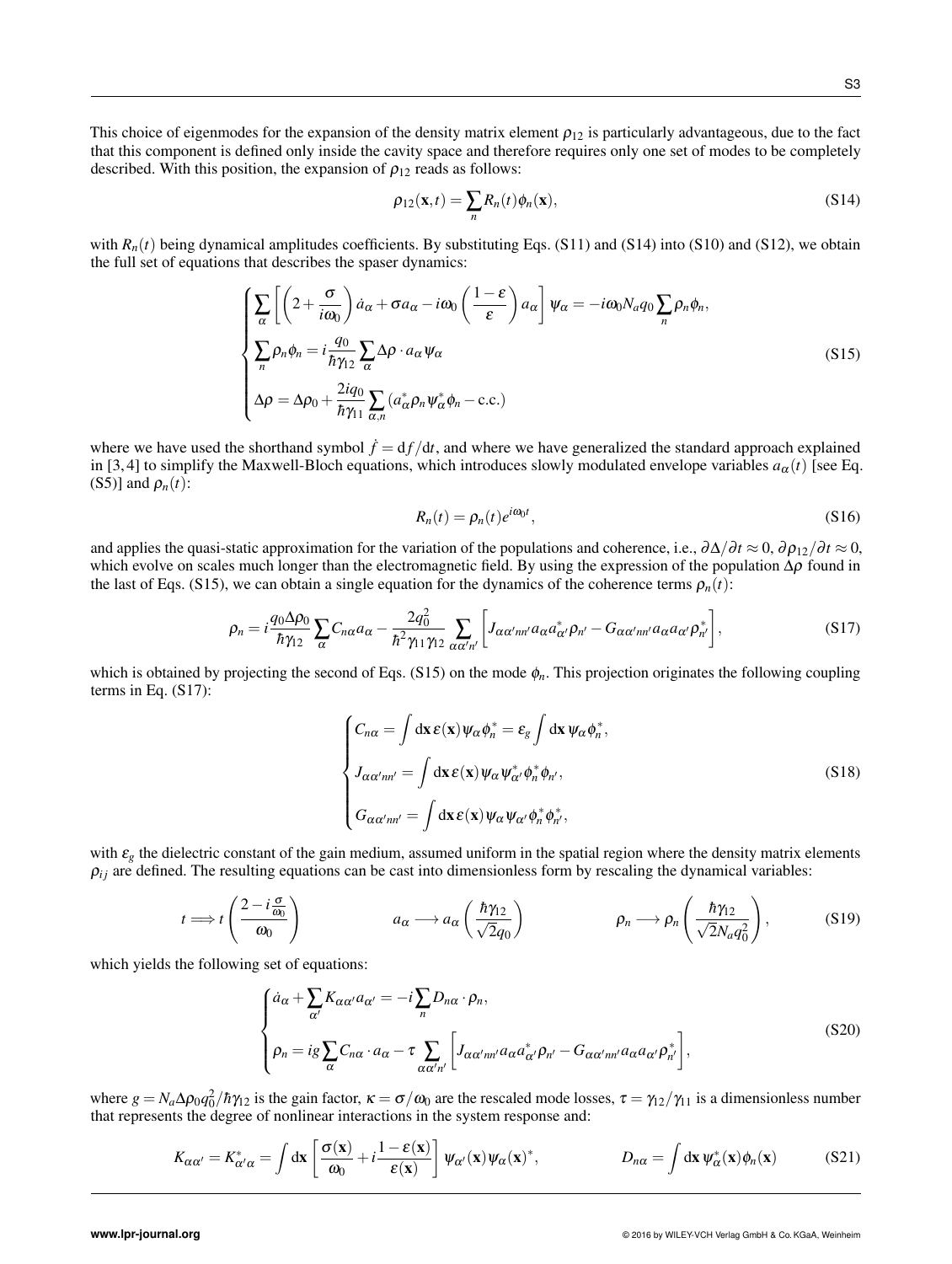are linear coupling coefficients. The matrix elements  $K_{\alpha\alpha'}$  can be further specified by expanding the permittivity  $\varepsilon(\mathbf{x})$  and conductivity  $\sigma(\mathbf{x})$  of the spaser as follows:

$$
\varepsilon(\mathbf{x}) = \begin{cases} \varepsilon_g, & |\mathbf{x}| \le a, \\ 1, & |\mathbf{x}| > a, \end{cases}, \qquad \sigma(\mathbf{x}) = \begin{cases} \sigma, & |\mathbf{x}| \le a, \\ 0, & |\mathbf{x}| > a, \end{cases}, \qquad (S22)
$$

being *a* the radius characterizing the spaser nanoparticle. Due to the nanoscale volume of the spaser, we have  $a \ll \lambda$ and we can neglect the contributions for  $|x| < a$ , obtaining  $K_{\alpha\alpha'} = (i + \kappa)\delta_{\alpha\alpha'}$ , with  $\kappa = \sigma/\omega_0$ . The inclusion of offdiagonal contributions provides only perturbative corrections, which are inessential to understand the main dynamical emission properties of the spaser. The nonlinear coupling integrals  $J_{\alpha\alpha'm'}$  and  $G_{\alpha\alpha'm'}$ , conversely, possess a leading order contribution from the term  $J_{\alpha\alpha nn}$ :

$$
J_{\alpha\alpha nn} = \int \mathrm{d}\mathbf{x} \,\mathbf{\varepsilon}(\mathbf{x}) \, |\phi_n|^2 = 1,\tag{S23}
$$

which yields the normalization condition (S13). All the remaining terms  $J_{\alpha\neq\alpha'n\neq n'}$ , due to the presence of oscillatory terms  $\psi_{(\alpha-\alpha')}$  in the integral, are then  $J_{\alpha\neq\alpha'n\neq n'}$  <  $J_{\alpha\alpha nn}$ . The same consideration applies for  $G_{\alpha\alpha'nn'}$  <  $J_{\alpha\alpha nn}$ , due to the presence of the oscillatory functions  $\psi_{\alpha+\alpha'}$ . We can therefore write:

$$
J_{\alpha\alpha'nn'} = J_{\alpha\alpha nn}\delta_{\alpha\alpha'}\delta_{nn'} + \varepsilon J_{\alpha\neq\alpha',n\neq n'}, \qquad G_{\alpha\alpha'nn'} = \varepsilon G_{\alpha\alpha'nn'}, \qquad (S24)
$$

with  $\varepsilon < 1$ . With the aid of Eqs. (S24), we can solve Eqs. (S20) iteratively by expanding  $\rho_n = \rho_n^0 + \varepsilon \rho_n^1 + O(\varepsilon^2)$ . At order  $\mathcal{O}(\varepsilon)$ , we obtain a single set of equations for the variables  $a_{\alpha}(t)$ :

$$
\dot{\mathbf{A}} + i\mathbf{A} + \kappa \mathbf{A} = g \frac{\chi^{(1)} \cdot \mathbf{A}}{1 + \tau I} + \varepsilon g \tau \frac{\chi^{(3)} \cdot \mathbf{A} \mathbf{A} \mathbf{A}^*}{(1 + \tau I)^2}
$$
(S25)

where  $I = \sum_{\alpha} |a_{\alpha}|^2$  the total energy emitted by the spaser,  $\chi^{(3)}$  rank-2 and rank-4 tensors, respectively, with components  $\chi^{(1)}_{\alpha\alpha'}$ ,  $\chi^{(3)}_{\alpha\alpha'\alpha''\alpha'''}$  defined as follows:

$$
\chi_{\alpha\alpha'}^{(1)} = \sum_{n} D_{n\alpha} C_{n\alpha'} = \varepsilon_g \sum_{n} C_{n\alpha} C_{n\alpha'},
$$
\n(S26)

$$
\chi^{(3)}_{\alpha\alpha'\alpha'''\alpha'''} = -\sum_{n,n'} \left[ C_{n\alpha'''} G_{\alpha\alpha'm'} + C_{n\alpha}^* J_{\alpha'''\neq \alpha'', n\neq n'} \right]. \tag{S27}
$$

Equation (S26) can be simplified by rescaling  $A \rightarrow Ae^{-it}$ , obtaining:

$$
\dot{\mathbf{A}} + \kappa \mathbf{A} = g \frac{\chi^{(1)} \cdot \mathbf{A}}{1 + \tau I} + \varepsilon g \tau \frac{\chi^{(3)} \cdot \mathbf{A} \mathbf{A} \mathbf{A}^*}{(1 + \tau I)^2},
$$
\n(S28)

which represents Eq. (6) of the main text. In Eq. (S28), the symbols  $\cdot$  and : represent tensorial products, which follow the standard convention used in nonlinear optics (see, e.g., [6] for additional details).

#### *Change of basis in the equations of motion*

For the analysis of Eq. (S28), is convenient to move to a angular basis where the Hermitian tensor  $\chi^{(1)}$  appears diagonal. By indicating the eigenvalues and eigenvectors of  $\chi^{(1)}$  as  $\xi_n$  and  $\varphi_n$ , respectively:

$$
\chi^{(1)}\varphi_n = \xi_n \varphi_n \tag{S29}
$$

and by applying the following coordinates change:

$$
\mathbf{B} = T^{(1)} \cdot \mathbf{A},\tag{S30}
$$

being  $T^{(1)}$  a rank-2 tensor containing the eigenvectors of the coupling matrix  $\chi^{(1)}$ , we obtain:

$$
\dot{\mathbf{B}} + \kappa \mathbf{B} = g \frac{\xi^{(1)} \cdot \mathbf{B}}{1 + \tau I} + \varepsilon g \tau \frac{\xi^{(3)} \mathbf{B} \mathbf{B} \mathbf{B}^*}{(1 + \tau I)^2},
$$
\n(S31)